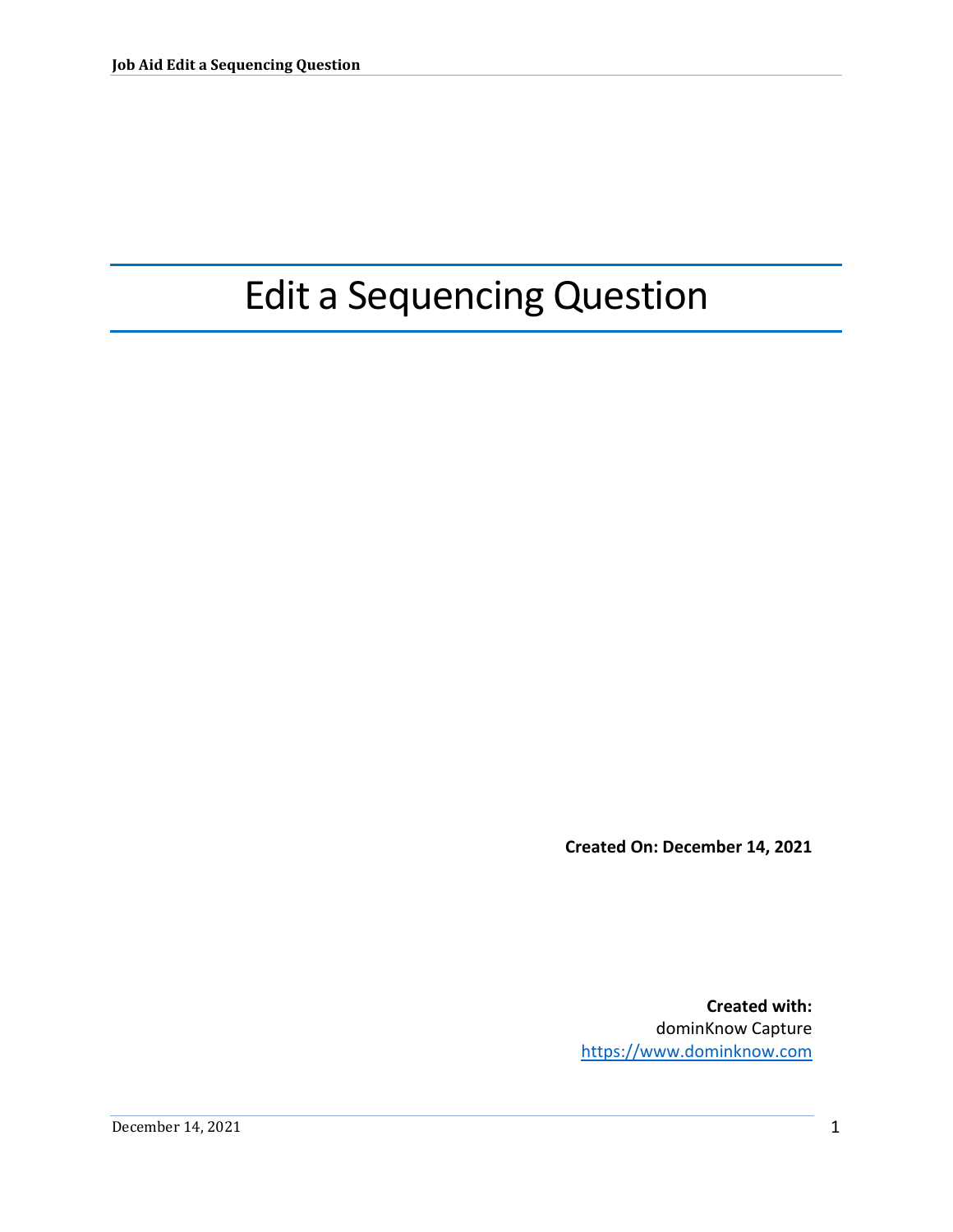1. Select the + icon.



2. The Build Your Question modal opens.

Select the **Enter Opening** text field to add an Opening. For this example, we will add the text for you.

Enter Opening

3. Select the Question Body text field to enter your question.

For this example, we will add the text for you.

Enter Question Body

4. By default, there are two three items. If you require an Image instead of text, you can remove the text from the modal and the image icon becomes available.

For this example, we will use text for the items.

Select **Item 1** to change the text for your first item.

| Item 1 |  |
|--------|--|
|        |  |
|        |  |
|        |  |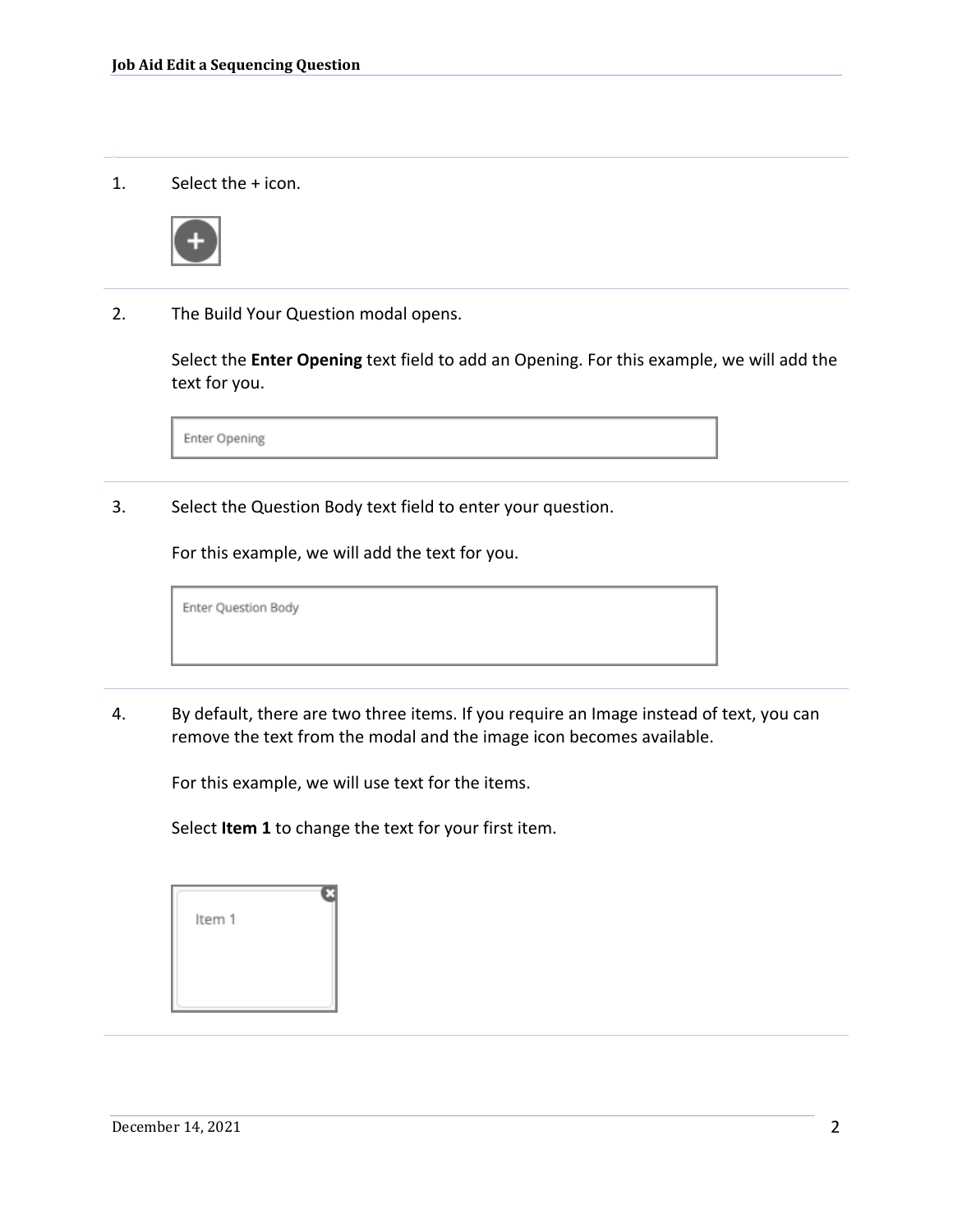5. The text modal window opens.

Select the Item 1 text entry field to enter your first item.

For this example, we will add the text for you.

Item 1

6. Select the OK button.



7. Select **Item 2** to change the text for your second Item.

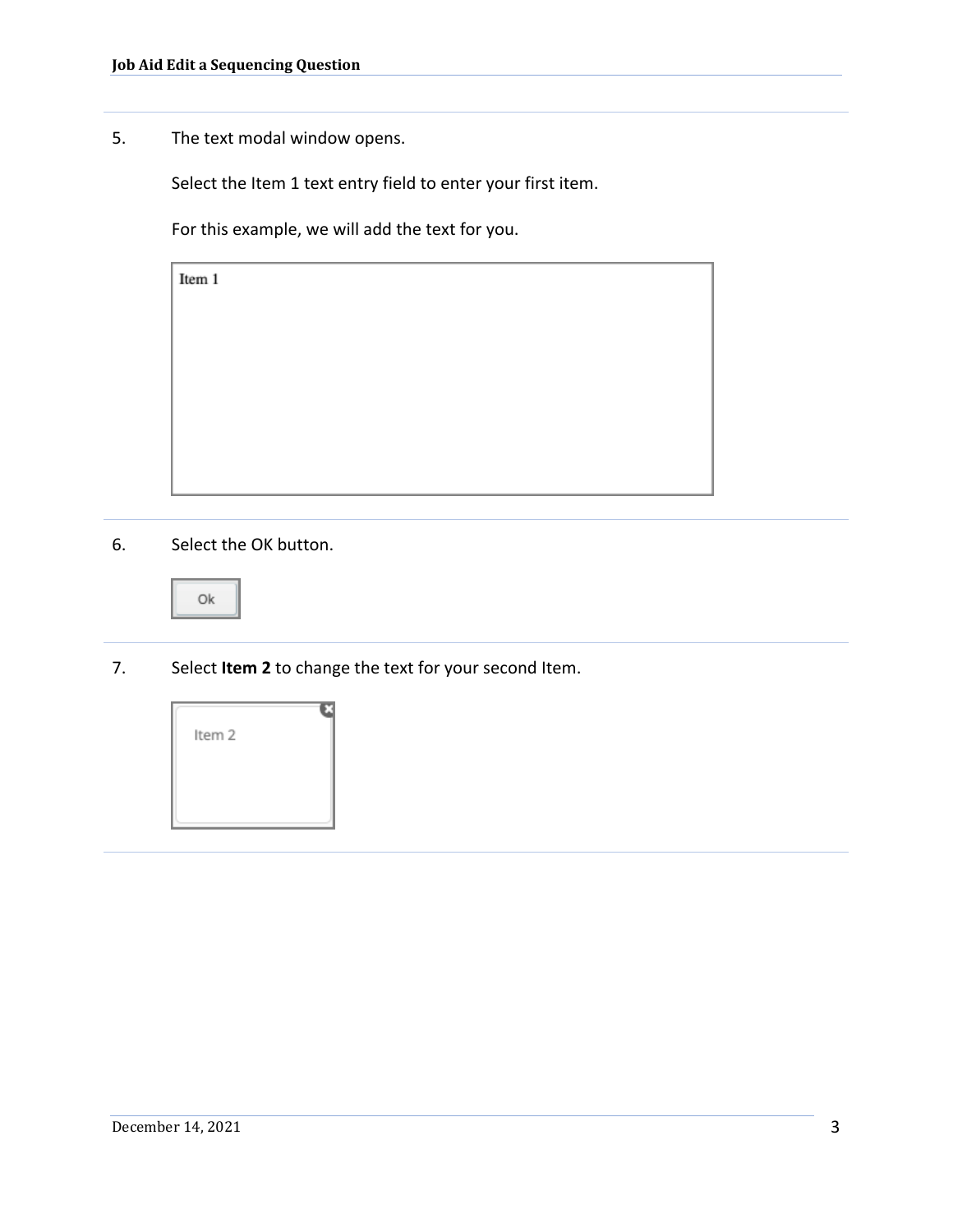8. The text modal window opens.

Select the Item 2 text entry field to enter your second item.

For this example, we will add the text for you.

9. Select the OK button.

|--|

10. Select **Item 3** to change the text for your third item.

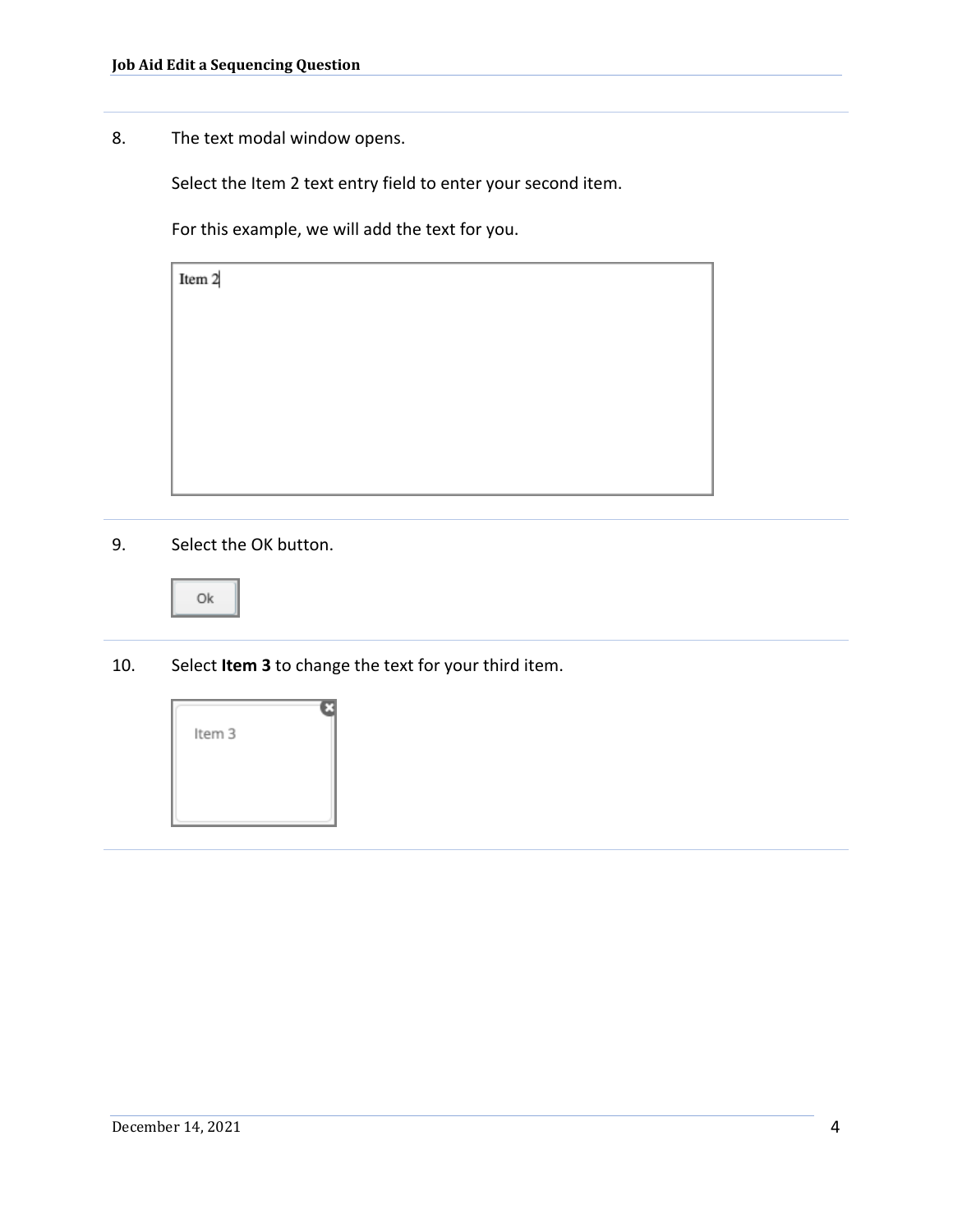11. The text modal window opens.

Select the Item 3 text entry field to enter your third item.

For this example, we will add the text for you.

Item 3

12. Select the OK button.

13. By default, there are three items. If you need to add another item, select **Add Another Item**. If you need to remove an item, click the X button beside the item.

For this example, we will add another Item.

## Select **Add Another Item**.



14. Select the text icon Aa to add the item.

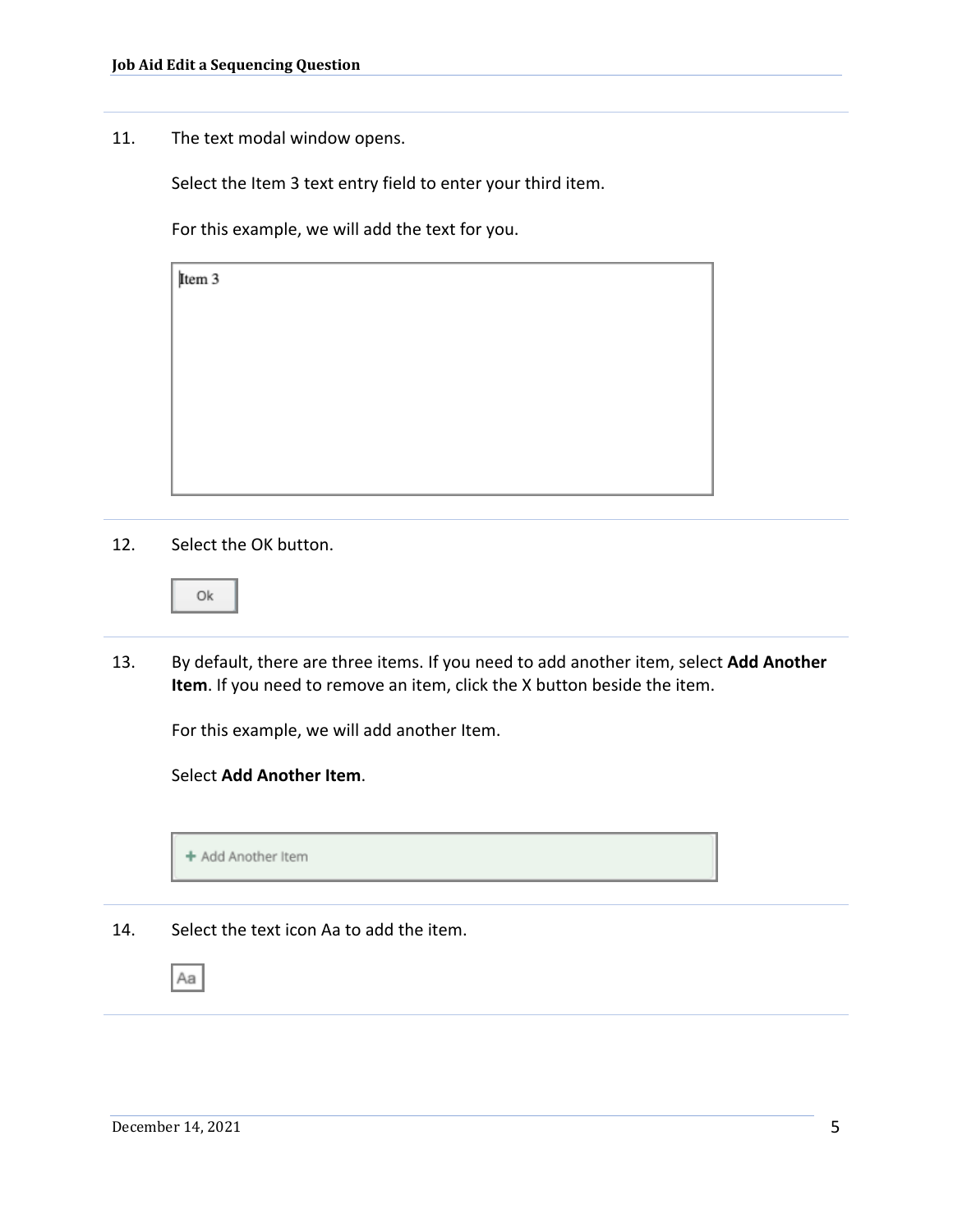15. Select the text entry field to enter your Item.

For this example, we will add the text for you.

16. Select the OK button.

Ok

17. If you'd prefer to input custom feedback for your question, click the Feedback tab at the top of the modal window.

Select the Feedback tab.



18. From there, deselect Use Project Feedback and input your own text into the Correct and Incorrect fields.

For this example we will use the Project Default Feedback.

Select the Done button to complete.